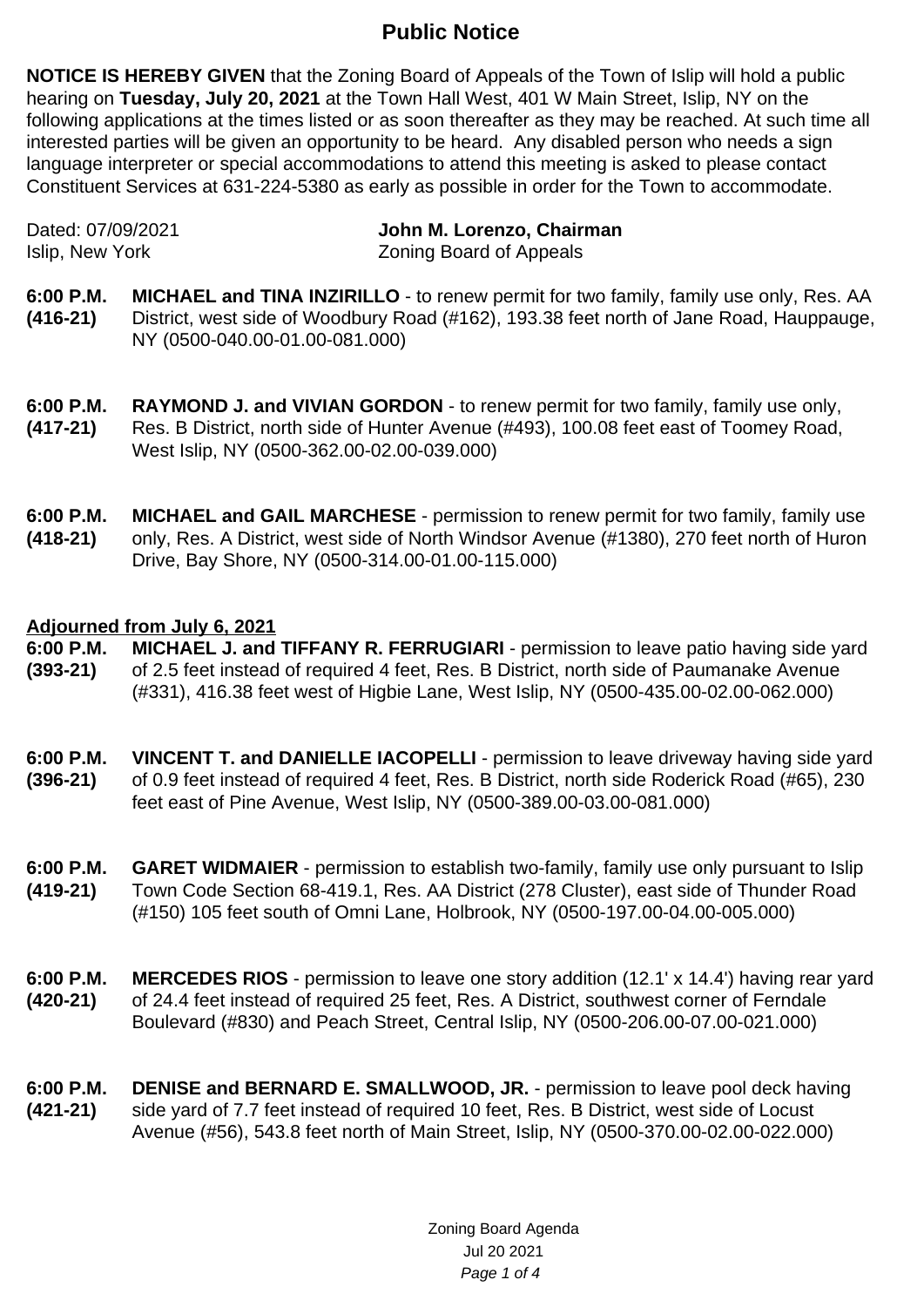- **6:00 P.M. (422-21) SCOTT R. WITH and MARIE SPANO** - permission to leave roofed-over entry platform having front yard of 17.5 feet instead of permitted encroachment setback of 20 feet, Res. B District, north side of S. Wantagh Avenue (#23), 237.77 feet west of Park Place, East Islip, NY (0500-321.00-02.00-040.000)
- **6:00 P.M. (423-21) RODOLFO ALVAREZ, SANDRA MARQUEZ DE ALVAREZ and GERSON CASTRO ANAYA** - permission to erect roofed-over porch and roofed-over second story deck resulting in floor area ratio of 36.9% instead of permitted 25%, to establish accessory apartment pursuant to Islip Town Code Section 68-602 and to leave driveway having front yard occupancy of 40% instead of permitted 35%, Res. A District, east side of Lurcott Lane (#27), 400 feet south of Francisco Avenue, Central Islip, NY (0500-099.00-02.00-043.000)
- **6:00 P.M. (424-21) FARIDA YASMIN and MOSAMMATH F. JAHAN** - permission to establish accessory apartment pursuant to Islip Town Code Section 68-602 on lot having width of 72 feet instead of required 75 feet, Res. A District, south side of Fitchburg Street (#104), 203 feet west of Boston Avenue, Bay Shore, NY (0500-293.00-01.00-134.000)
- **6:00 P.M. (425-21) BEVERLY J. BURKE** - permission to erect second story addition leaving floor area ratio of 28.9% instead of permitted 25%, to establish two family, family-use only pursuant to Islip Town Code Section 68-419.1 and to leave shed having side yard of 0.9 and rear yard of 0.5 feet instead of required 2 feet each, Res. B (278) District, south side of Sherwood Lane (#8), 69.15 feet east of Glensummer Road, Holbrook, NY (0500-195.00-02.00-073.000)
- **6:00 P.M. (426-21) KRISTINA PALMIERI- MOTZ and CHRISTOPHER MOTZ** - permission to leave roofed-over entry platform having front yard of 24.7 feet instead of required 40 feet and to leave driveway resulting in front yard occupancy of 45.5% instead of permitted 35%, Res. A District, north side of Woodland Street (#59), 120 feet west of Laurel Street, East Islip, NY (0500-347.00-02.00-032.000)
- **6:30 P.M. (427-21) ROBERT M. and MEGHAN E. ANDERSEN** - permission to leave inground pool having rear yard of 15 feet instead of required 18 feet, pool equipment having rear yard of 1.2 feet instead of required 4 feet and shed on side property line not having required setback of 2 feet, Res. AA (278) District, west side of Harp Lane (#90), 195.77 feet south of Budenos Drive, Sayville, NY (0500-260.00-02.00-033.000)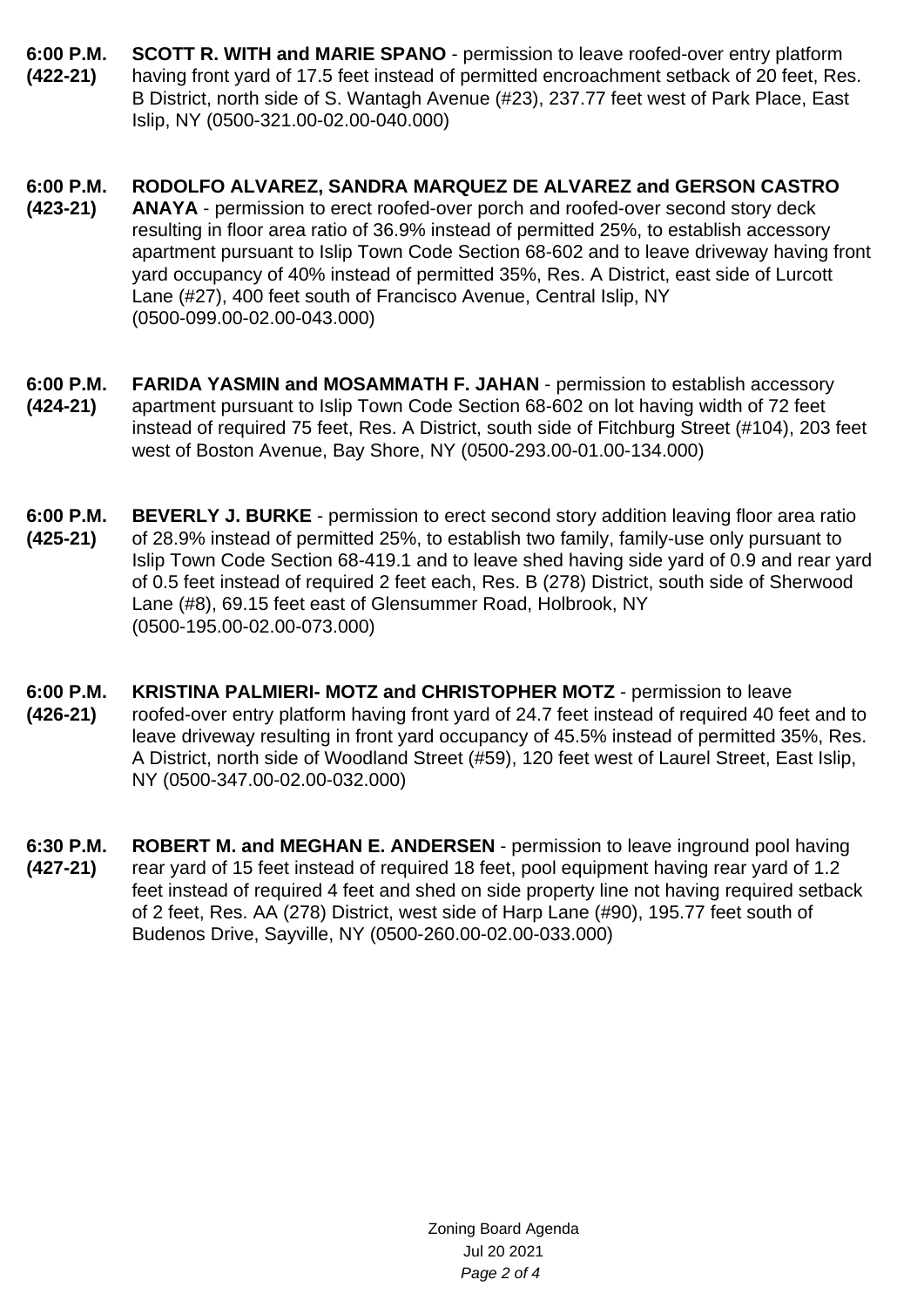- **6:30 P.M. (428-21) CALVOSA CUSTOM HOMES CORP.** - permission to subdivide lot into two parcels; Lot 1 - to erect two story dwelling on lot having width of 96 feet instead of 100 feet, leaving driveway on side and rear property lines instead of required 4 feet each and Lot 2 - to erect two story dwelling on lot having width of 25 feet instead of required 100 feet, leaving driveway on side property line instead of required 4 feet and front yard occupancy of 50.87% instead of permitted 35%, Res. AA District, east side of Locust Avenue (#787), 1,072.39 feet south of Karshick Street, Bohemia, NY (0500-255.00-02.00-055.000)
- **6:30 P.M. (429-21) EDWIN J. VANDERLINDE** - permission to leave accessory structure (20' x 30' Irrg.) having side yard of 1.7 feet and rear yard of 3.6 feet instead of required 10 feet each leaving floor area ratio of 34.3% instead of permitted 25%, Res. B District, north side of Holbrook Street (#1), 198.7 feet east of Fifth Avenue, Bay Shore, NY (0500-315.00-01.00-061.000)
- **6:30 P.M. (430-21) JOSEPH P. and SAMANTHA CUNDARI** - permission to install 6 foot fence on front property line not having required setback of 10 feet, Res. A District, northwest corner of Flaxwood Drive (#102) and First Street, Holbrook, NY (0500-107.00-03.00-059.000)
- **6:30 P.M. (431-21) CHARLES H. and ADELE SPENCER** - permission to erect one story addition (9.7' x 28.3') leaving side yard of 8 feet instead of required 14 feet, to erect second story addition, two story addition, one story addition and roofed-over porch all having floor area ratio of 32% instead of permitted 25% and to install driveway leaving front yard occupancy of 39% instead of permitted 35%, Res. A District, east side of Davison Lane E. (#51), 623.37 feet south of Magoun Road, West Islip, NY (0500-477.00-01.00-042.000)
- **6:30 P.M. (432-21) JOSEPH and KRISTEN BAGLEY** - permission to leave pergola (26' x 40') having side yard of 14 feet instead of required 18 feet, total side yards of 35 feet instead of required 36 feet and pool equipment having side yard of 1.6 feet instead of required 6 feet, Res. AA District, south side of Marlon Lane (#22), 463.04 feet east of Gaymor Road, Hauppauge, NY (0500-004.00-02.00-049.000)
- **7:00 P.M. (433-21) DANA GREMAUX** - permission to erect two story addition leaving side yard of 10 feet and cellar entrance leaving side yard of 5.9 feet instead of required 14 feet each, total side yards of 17.9 feet instead of required 28 feet, front and rear roofed-over porches leaving side yard of 10 feet and roofed-over entrance leaving side yard of 12 feet instead of required 14 feet; additions resulting in floor area ratio of 29% instead of permitted 25%, Res. A District, west side of Secatogue Avenue (#28), 200 feet north of Dixie Lane, East Islip, NY (0500-373.00-01.00-046.000)

Zoning Board Agenda Jul 20 2021 Page 3 of 4